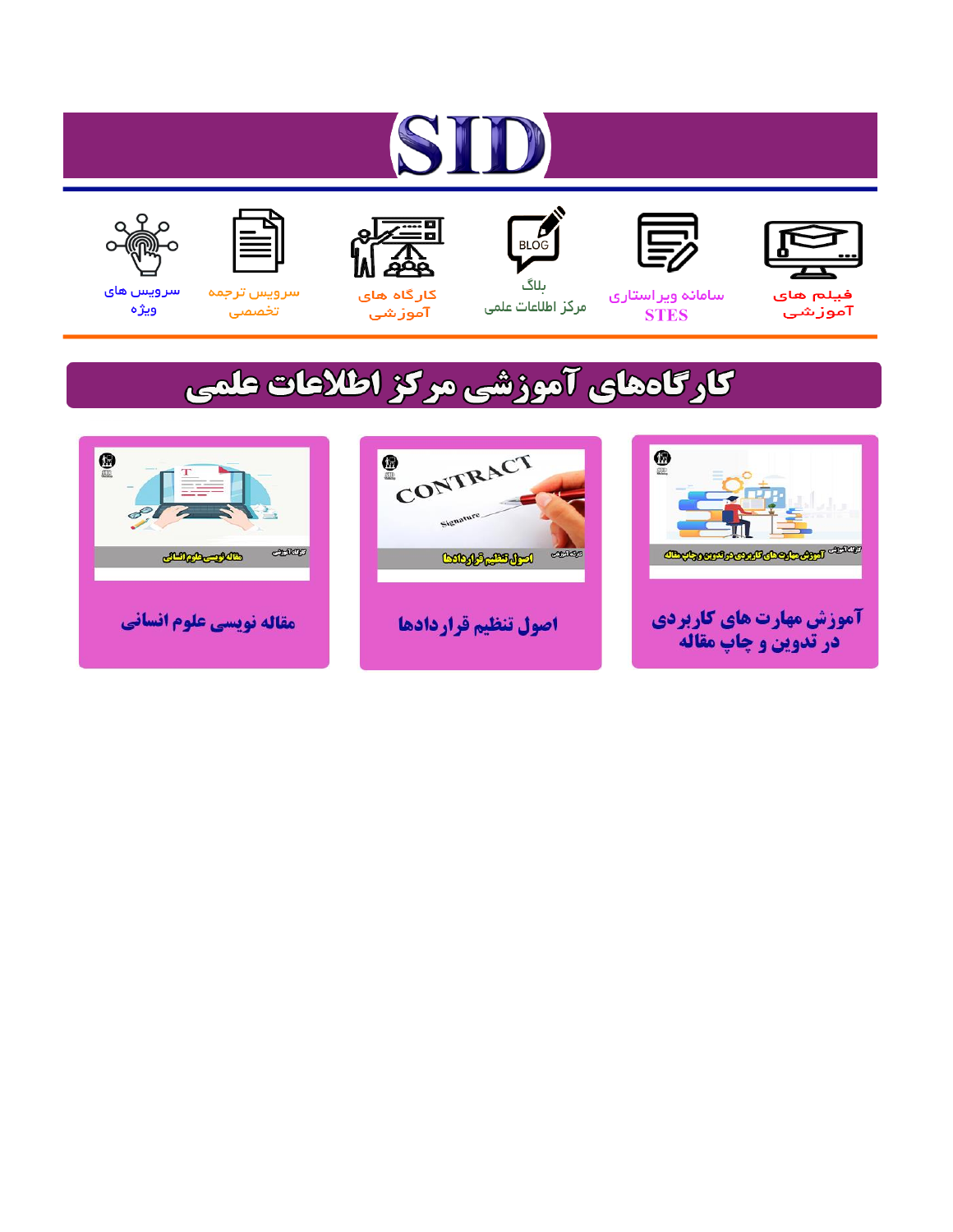# **Numerical Solution of Delay Differential Equations by Differential Transform Method**

# **F. Mirzaee\* , L. Latifi**

Mathematics Department, Malayer University, Malayer, Iran.

### **Abstract**

**Example 12**<br> **Archive of the sum of the sum of the standard and the standard discussion is an important subject within physics and application are several numerical approaches for solving linear and nonlinear de tial equa Introduction:** The theory and application of linear and nonlinear delay differential equations is an important subject within physics and applied mathematics. There are several numerical approaches for solving linear and nonlinear delay differential equations.

 **Aim:** In this paper, differential transform method ( DTM ) is applied to numerical solution of linear and nonlinear delay differential equations.

**Materials and Methods:** In this work, we presented simple proofs of the differential transform Theorems and then we applied them to solving linear and nonlinear delay differential equations.

**Results:** Numerical results compared to exact solutions are reported and it is shown that DTM is a reliable tool for the solution of delay differential equations.

**Conclusion:** The present method reduces the computational difficulties of the other traditional methods and all the calculations can be made simple manipulations. Several examples were tested by applying the DTM and the results have shown remarkable performance.

*Keywords***:** Differential transform method; Delay differential equations; Series solution; Numerical solution.

# **Introduction**

Consider the following initial value problem for the nth order delay differential equations **(** DDE **)** of the form

$$
\begin{cases}\ny^{(n)}(x) = f(x, y(x), y(\alpha_1(x)), y(\alpha_2(x)),..., y(\alpha_m(x)); 0 \le x \le b, \\
\left(y(x), y'(x),..., y^{(n-1)}(x)\right) = \left(g_1(x), g_2(x),..., g_n(x)\right); a \le x \le 0,\n\end{cases}
$$
\n(1)

Where  $a = \min \alpha_i(x)$ ; for  $x \in [0,b]$ ,  $g(x) = (g_1(x), g_2(x),..., g_n(x))$  are the

 $1 \leq i \leq m$ 

initial functions and for i=1(1)m;  $\alpha_i(x) \leq x$  are the delay functions. We assume that  $\alpha_1, \alpha_2, ..., \alpha_m, g_1, g_2, ..., g_n$  and f are sufficiently smooth. <sup>[8,10]</sup>

 <sup>\*</sup> Corresponding author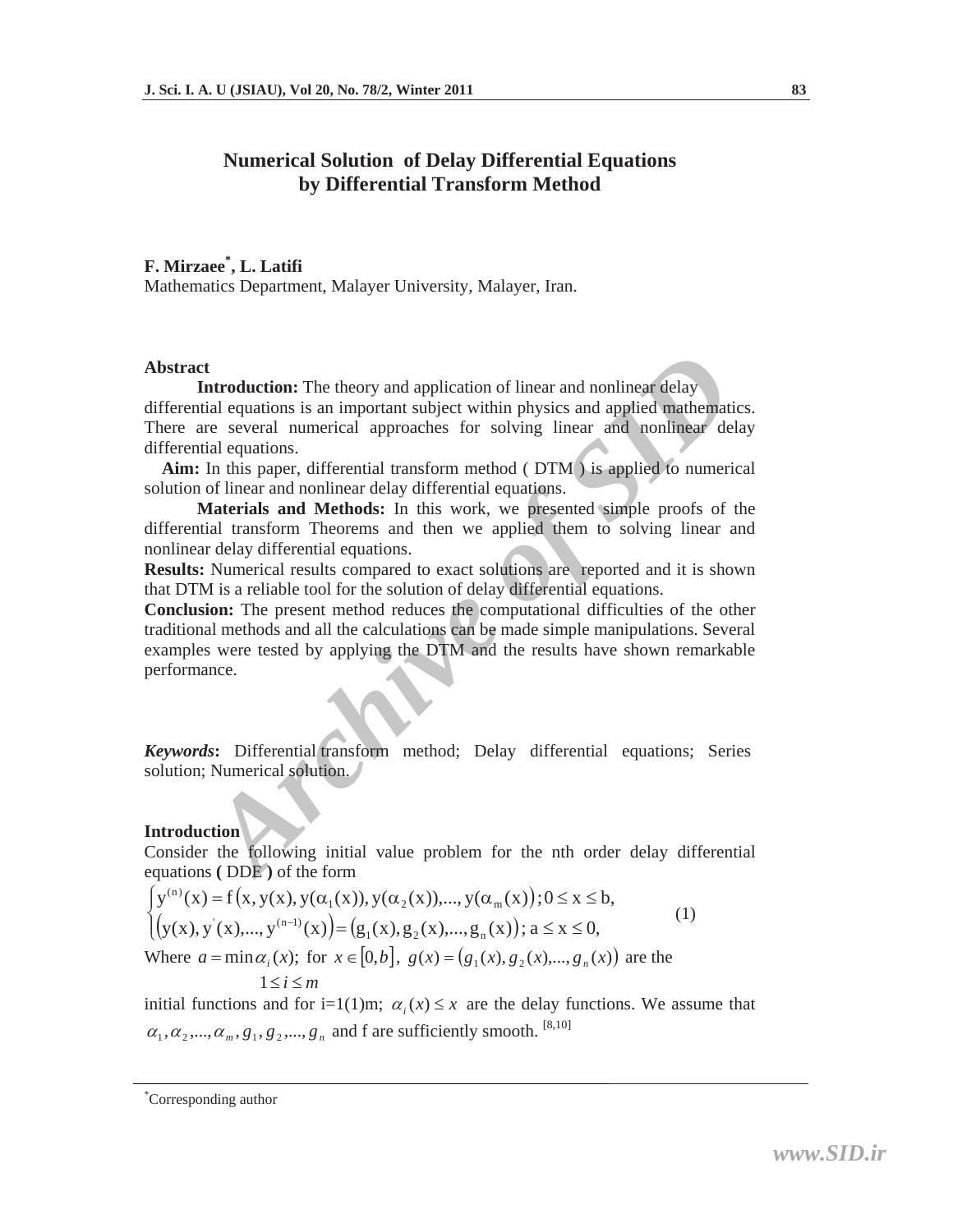In this paper, we extended the DTM for solving equations (l).The basic definition and the fundamental Theorems of the DTM and its applicability for various kinds of differential equations are given in.  $[1,2,4-7,11,13-15]$  For convenience of the reader, we will present a review of the DTM.

## **Materials and Methods**

### **Review of DTM**

The differential transform of the **kth** derivative of function  $y(x)$  is defined as follows:

$$
Y(k) = \frac{1}{k!} \left[ \frac{d^k y(x)}{dx^k} \right]_{x=x_0},
$$
 (2)

where  $y(x)$  is the original function and  $Y(k)$  is the transformed function. The differential inverse transform of  $Y(k)$  is defined as

$$
y(x) = \sum_{k=0}^{\infty} Y(k)(x - x_0)^k.
$$
 (3)

From equations (2) and (3), we get

$$
y(x) = \sum_{k=0}^{\infty} \frac{(x - x_0)^k}{k!} \frac{d^k y(x)}{dx^k} \bigg|_{x = x_0},
$$
 (4)

*y*(*x*) is the original function and  $Y(k)$  is the transformed function. 1<br>tial inverse transform of  $Y(k)$  is defined as<br> $y(x) = \sum_{k=0}^{\infty} Y(k)(x - x_0)^k$ .<br>(3)<br>quations (2) and (3), we get<br> $y(x) = \sum_{k=0}^{\infty} \frac{(x - x_0)^k}{k!} \frac{d^k$ which implies that the concept of differential transform is derived from Taylor series expansion, but the method does not evaluate the derivatives symbolically. However, relative derivatives are calculated by an iterative way which are described by the transformed equations of the original function. In real applications, the function  $y(x)$ is expressed by a finite series and equation (3) can be written as

$$
y(x) = \sum_{k=0}^{n} Y(k)(x - x_0)^k,
$$
 (5)

here **n** is decided by the convergence of natural frequency. The fundamental operations performed by differential transform can readily be obtained and are listed in Table 1.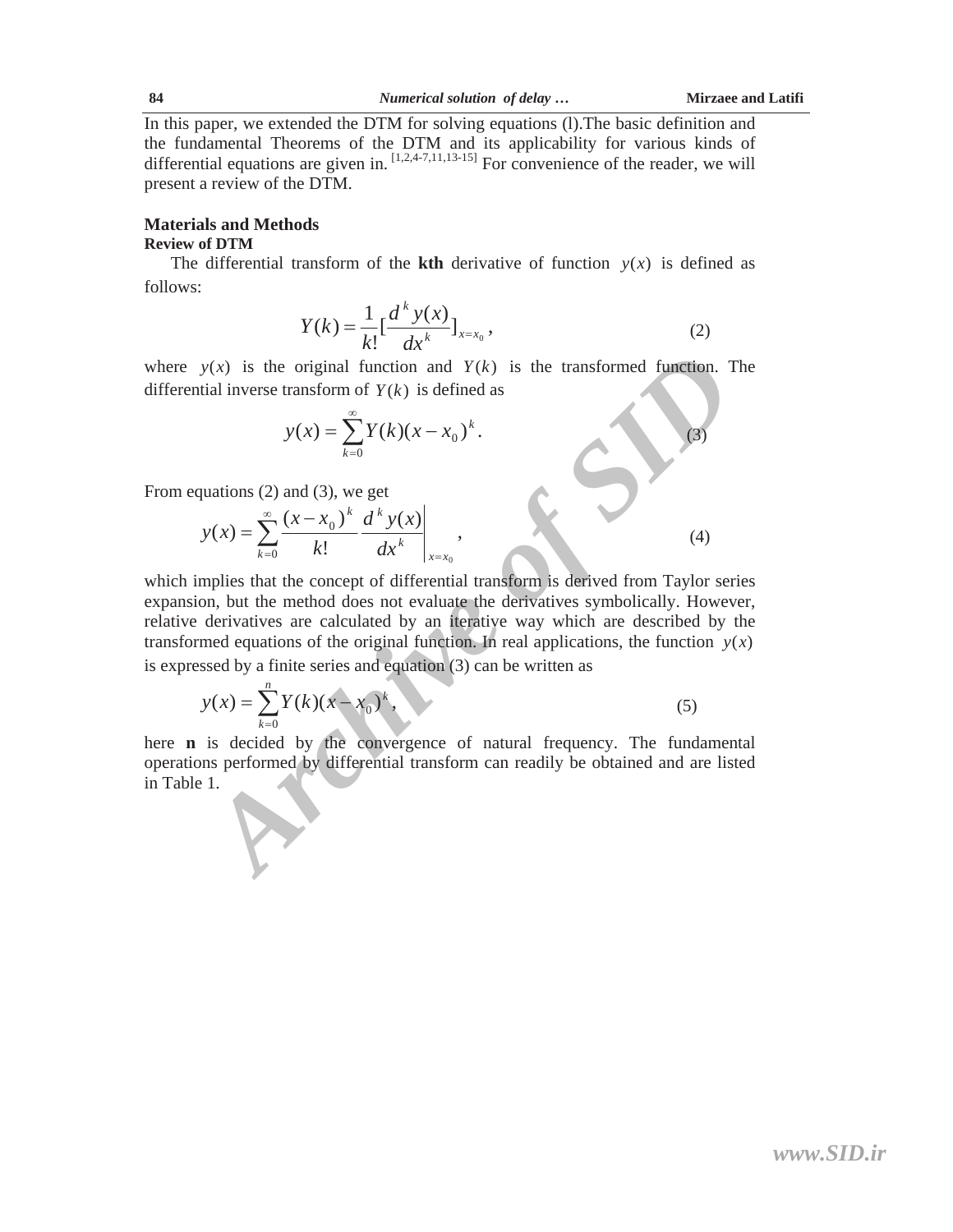|  | Table 1- Operations of $DTM^{[1,3]}$ |  |
|--|--------------------------------------|--|
|--|--------------------------------------|--|

| Original function                                                                                                                                                                       | Transformed function                                                                                                                                            |  |  |
|-----------------------------------------------------------------------------------------------------------------------------------------------------------------------------------------|-----------------------------------------------------------------------------------------------------------------------------------------------------------------|--|--|
| $y(x) = u(x) \pm v(x)$                                                                                                                                                                  | $Y(k) = U(k) \pm V(k)$                                                                                                                                          |  |  |
| $y(x) = cu(x), c \in R$                                                                                                                                                                 | $Y(k) = cU(k)$                                                                                                                                                  |  |  |
| $y(x) = u(x) v(x)$                                                                                                                                                                      | $Y(k) = \sum_{k=0}^{k} V(l)U(k-l)$                                                                                                                              |  |  |
| $y(x) = \frac{d^n u(x)}{dx^n}, n \in N$                                                                                                                                                 | $Y(k) = \frac{(k+n)!}{k!}U(k+n)$                                                                                                                                |  |  |
| $y(x) = x^n$                                                                                                                                                                            | $Y(k) = \delta(k - n)$                                                                                                                                          |  |  |
| $y(x) = e^{\lambda x}, \lambda \in R$                                                                                                                                                   | $Y(k) = \frac{\lambda^k}{k!}$                                                                                                                                   |  |  |
| $y(x) = f(x + a)$                                                                                                                                                                       | $Y(k) = \sum_{k=1}^{N} {h_1 \choose k} a^{h_1-k} F(h_1)$ for $N \to \infty$                                                                                     |  |  |
| $y(x) = f_1(x)f_2(x)f_{n-1}(x)f_n(x)$                                                                                                                                                   | $Y(k) = \sum_{k=1}^{k} \sum_{l=0}^{k_{n-1}} \dots \sum_{k=0}^{k} \sum_{l=0}^{k} F_1(k)$<br>$\times F_2(k_2 - k_1)  F_{n-1}(k_{n-1} - k_{n-2}) F_n(k - k_{n-1})$ |  |  |
| n results<br>following Theorems provide us the differential transform method of given<br>ions:<br><b>orem 1.</b> If $y(x) = f(x/a), a \ge 1$ , then $Y(k) = \frac{1}{a^k} F(k)$ .<br>f۰ |                                                                                                                                                                 |  |  |
| easy to obtain the following from $y(x)$                                                                                                                                                |                                                                                                                                                                 |  |  |
| $\frac{d^n y(x)}{dx^n} = \frac{d^n f(x/a)}{dx^n},$                                                                                                                                      |                                                                                                                                                                 |  |  |
| by Table 1 we have<br>$\frac{(k+n)!}{k!}Y(k+n) = \frac{1}{a^n}f^{(n)}(x/a),$                                                                                                            |                                                                                                                                                                 |  |  |
| $\Rightarrow \frac{(k+n)!}{k!}Y(k+n) = \frac{1}{a^n} \frac{(k+n)!}{k!}F(k+n),$                                                                                                          |                                                                                                                                                                 |  |  |

#### **Main results**

The following Theorems provide us the differential transform method of given functions:

**Theorem 1.** If 
$$
y(x) = f(x/a)
$$
,  $a \ge 1$ , then  $Y(k) = \frac{1}{a^k} F(k)$ .

Proof:

It is easy to obtain the following from  $y(x)$ 

$$
\frac{d^n y(x)}{dx^n} = \frac{d^n f(x/a)}{dx^n},
$$
  
then by Table 1 we have  

$$
\frac{(k+n)!}{k!} Y(k+n) = \frac{1}{a^n} f^{(n)}(x/a),
$$

$$
\Rightarrow \frac{(k+n)!}{k!} Y(k+n) = \frac{1}{a^n} \frac{(k+n)!}{k!} F(k+n),
$$

$$
\Rightarrow Y(k+n) = \frac{1}{a^n} F(k+n).
$$

Now, set  $k \to k-n$ , we have  $Y(k) = \frac{1}{k}F(k)$  $Y(k) = \frac{1}{a^n} F(k)$  and set,  $n \to k$  we have

$$
Y(k) = \frac{1}{a^k} F(k).
$$

**Theorem 2.** If  $y(x) = f_1(x/a_1)f_2(x/a_2), a_1 \ge 1, a_2 \ge 1$ , then

$$
Y(k) = \sum_{l=0}^{k} \frac{1}{a_2^l} F_2(l) \frac{1}{a_1^{k-l}} F_1(k-l).
$$

Proof:

*<www.SID.ir>*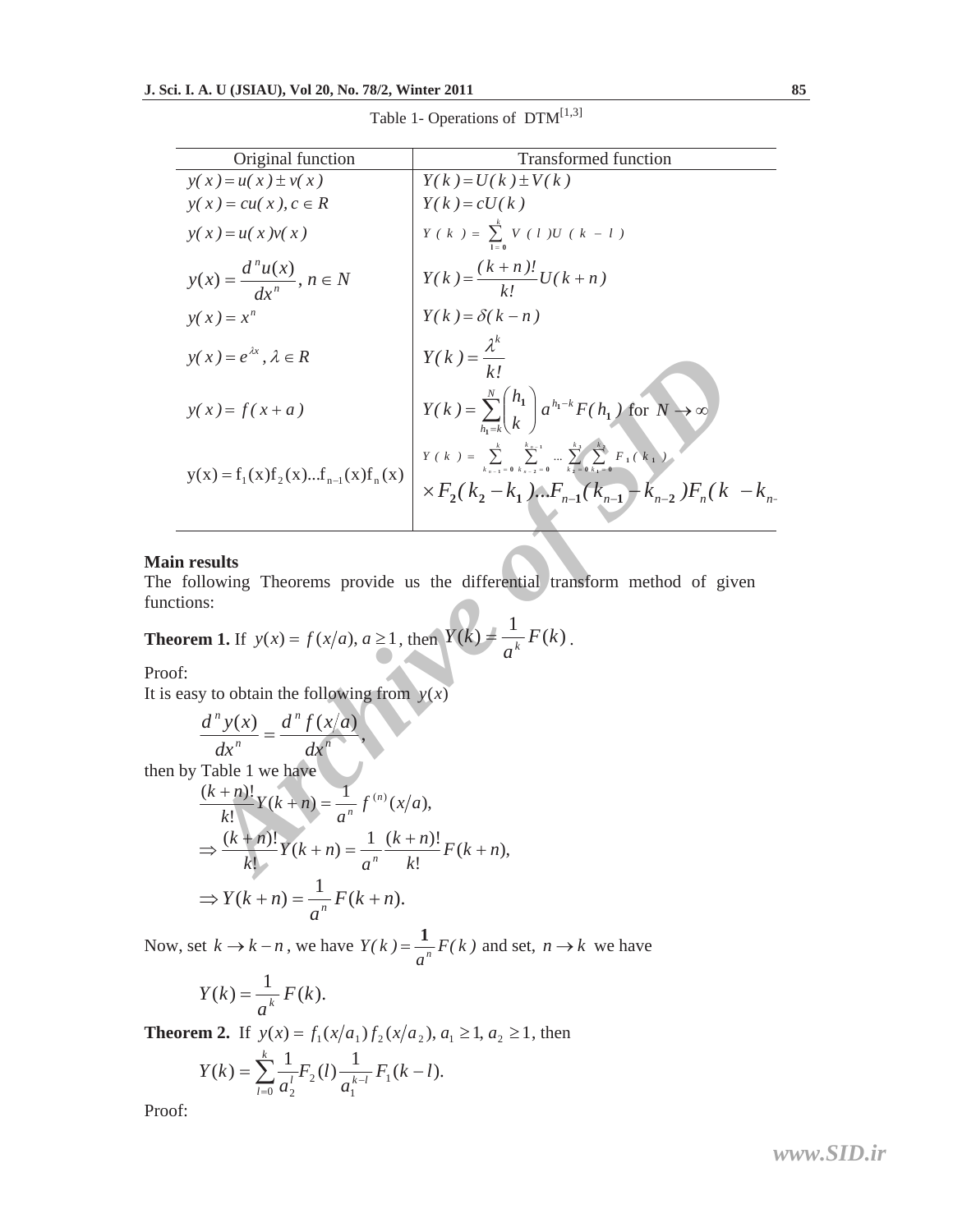Let the differential transform of  $f_1(x/a_1)$  and  $f_2(x/a_2)$  be  $F_1(k)$  and  $F_2(k)$ , respectively, by using Table 1 we have  $Y(k) = \sum F_2(l)F_1(k-l)$ .  $\sum_{l=0}^{k} F_2(l) F_1$  $=\sum_{k=0}^{k} F_{2}(l)F_{1}(k$ *l*  $Y(k) = \sum F_2(l)F_1(k-l)$ 

then by Theorem 1 we have

$$
Y(k) = \sum_{l=0}^{k} \frac{1}{a_2^l} F_2(l) \frac{1}{a_1^{k-l}} F_1(k-l).
$$

**Note 1:** If  $a_1 = a_2 = a$  and  $F_1(k) = F_2(k) = F(k)$  then,

$$
Y(k) = \sum_{l=0}^{k} \frac{1}{a^k} F(l) F(k-l).
$$

**m 3.** If  $y(x) = f_1(x/a_1) f_2(x/a_2)...f_{n-1}(x/a_{n-1}) f_n(x/a_n)$ <br>  $F_i \ge 1 (i = 1(1)n)$ , then<br>  $f(k) = \sum_{k_{n-1}=0}^{k} \sum_{k_{n-2}=0}^{k_{n-1}} \sum_{k_{n-2}=k_{n-1}}^{k_2} \sum_{k_{n-1}=k_{n-1}}^{k_3} \sum_{k_{n-1}=k_{n-1}}^{k_4} \sum_{k_{n-1}=k_{n-2}}^{k_5} \frac{1}{a_{n-1}^{k_{n-1}}} F_1(k_1) \$ **Theorem 3.** If  $y(x) = f_1(x/a_1) f_2(x/a_2)...f_{n-1} (x/a_{n-1}) f_n(x/a_n)$ ,  $a_i \ge 1$  (*i* = 1(1)*n*), then  $a_{n-1}^{k_1-1-k_{n-2}} = 0$   $k_2 = 0$   $k_1 = 0$   $a_1^{k_1}$   $a_2^{k_2-k_1}$   $a_{n-1}^{k_2-k_1}$ 1 2 2  $a_1^{k_1}$   $a_2^{k_2-k_1}$   $a_3^{k_2-k_1}$   $a_{n-1}^{k_n}$ 2 $n_2 - n_1$ 2  $1^{n_1}$ 0  $k_{n-2}$ =0  $k_2$ =0 $k_1$ =0  $u_1$  $\lambda(k) = \sum_{k_{n-1}=0}^{k} \sum_{k_{n-2}=0}^{k_{n-1}} ... \sum_{k_2=0}^{k_3} \sum_{k_1=0}^{k_2} \frac{1}{a_1^{k_1}} F_1(k_1) \frac{1}{a_2^{k_2-k_1}} F_2(k_2-k_1) ... \frac{1}{a_{n-1}^{k_{n-1}-k_{n-1}}}$  $\overline{a}$  $\overline{a}$ L Ľ,  $=\sum_{k_{n-1}=0}^{\kappa}\sum_{k_{n-2}=0}^{\kappa_{n-1}}...\sum_{k_2=0}^{\kappa_3}\sum_{k_1=0}^{\kappa_2}\frac{1}{a_1^{k_1}}F_1(k_1)\frac{1}{a_2^{k_2-k_1}}F_2(k_2-k_1)... \frac{1}{a_{n-1}^{k_{n-1}-k_n}}$ *n n*  $k_{n-1}$ – $k$ *n*  $k_2 - k$ *k k k k k k k*  $\sum_{k_1=0}^{\infty} a_1^{k_1-1} \binom{n_1}{2} a_2^{k_2-k_1-2} \binom{n_2}{2} \binom{n_1}{2} \cdots a_n$  $F_2(k_2 - k)$ *a kF a kY*  $\times F_{n-1}(k_{n-1} - k_{n-2}) \frac{1}{a^{k-k_{n-1}}} F_n(k - k_{n-1}).$ *n*  $\sum_{n=1}^{\infty} (k_{n-1} - k_{n-2}) \frac{1}{k-k_{n-1}} F_n(k-k)$  $F_{n-1}(k_{n-1} - k_{n-2}) \frac{1}{a_n^{k-k_n}}$ 

Proof:

Let differential transform of  $f_i(x/a_i)$  for  $i = 1(1)n$ , be  $F_i(k)$ , by using Table 1, we have differential transform of  $y(x)$  as

$$
Y(k) = \sum_{k_{n-1}=0}^{k} \sum_{k_{n-2}=0}^{k_{n-1}} \dots \sum_{k_2=0}^{k_3} \sum_{k_1=0}^{k_2} F_1(k_1) F_2(k_2 - k_1) \dots F_{n-1}(k_{n-1} - k_{n-2})
$$
  
\n
$$
\times F_n(k - k_{n-1}),
$$
  
\nthen by Theorem 1, we have

then by Theorem 1 we have 
$$
\overline{a}
$$

$$
Y(k) = \sum_{k_{n-1}=0}^{k} \sum_{k_{n-2}=0}^{k_{n-1}} \cdots \sum_{k_{2}=0}^{k_{3}} \sum_{i=0}^{k_{2}} \frac{1}{a_{1}^{k_{1}}} F_{1}(k_{1}) \frac{1}{a_{2}^{k_{2}-k_{1}}} F_{2}(k_{2}-k_{1}) \cdots \frac{1}{a_{n-1}^{k_{n-1}-k_{n-2}}} \times F_{n-1}(k_{n-1}-k_{n-2}) \frac{1}{a_{n}^{k-k_{n-1}}} F_{n}(k-k_{n-1}).
$$

**Note 2:** If  $a_1 = a_2 = ... = a_n = a$  and  $F_1(k) = F_2(k) = ... = F_n(k) = F(k)$ 

then, 
$$
Y(k) = \sum_{k_{n-1}=0}^{k} \sum_{k_{n-2}=0}^{k_{n-1}} \dots \sum_{k_2=0}^{k_3} \sum_{k_1=0}^{k_2} \frac{1}{a^k} F(k_1)
$$
  
  $\times F(k_2 - k_1) \dots F(k_{n-1} - k_{n-2}) F(k - k_{n-1}).$ 

#### **Results and Discussion**

In order to illustrate the advantages and the accuracy of the DTM for solving the linear and nonlinear delay differential equations, we have applied the method to different delay differential equations.

**Example 1**. Consider the following linear delay differential equation:<sup>[9,12]</sup>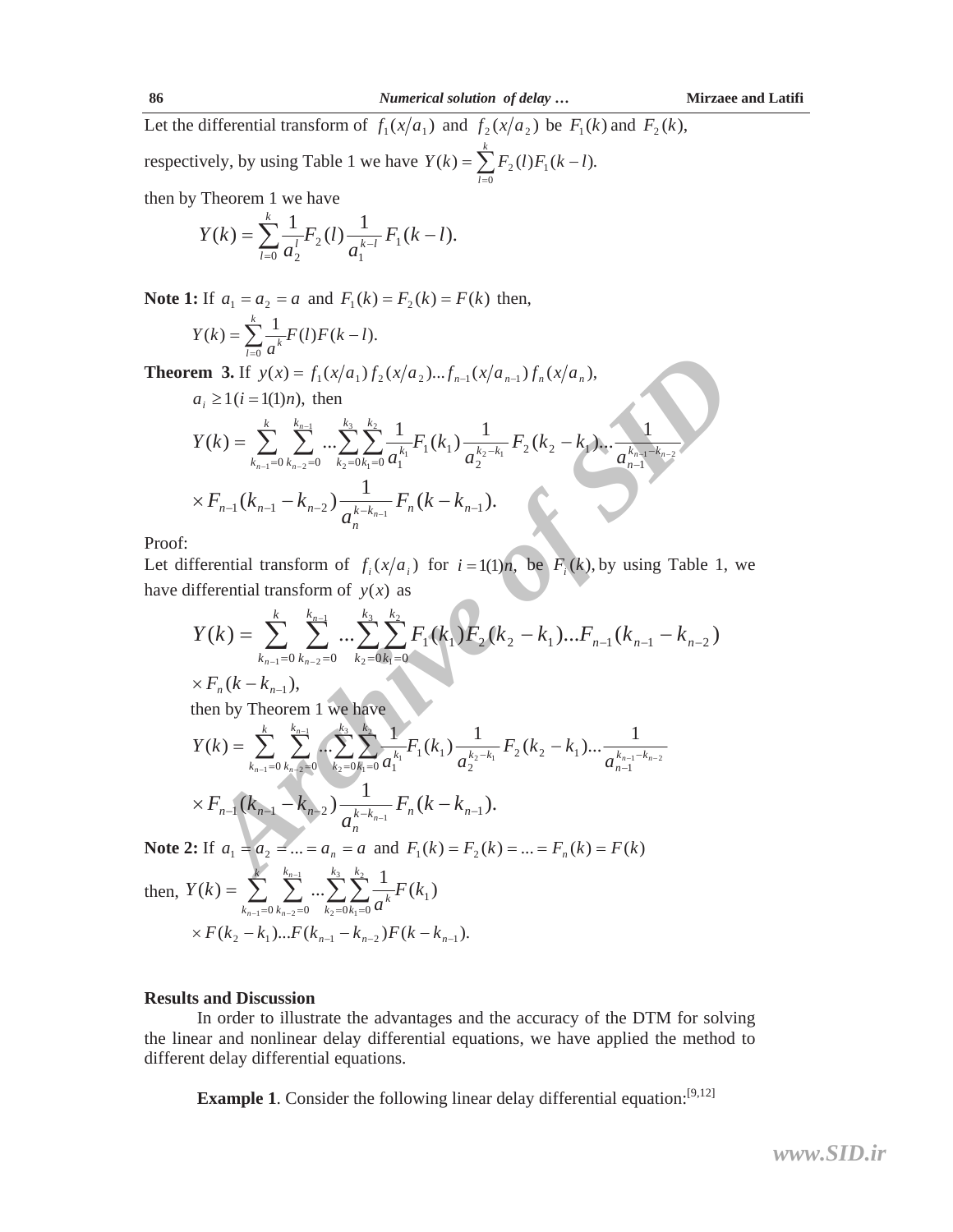$$
\begin{cases} \frac{d^2 y}{dx^2} = \frac{3}{4} y(x) + y(\frac{x}{2}) - x^2 + 2; & 0 \le x \le 1, \\ y(0) = 0, & y'(0) = 0, \end{cases}
$$
(6)

where exact solution of this problem is  $y(x) = x^2$ .

By Table 1 and Theorem 1, the differential transform for equations (6) as follows:

$$
\begin{cases} \frac{(k+2)!}{k!} Y(k+2) = \frac{3}{4} Y(k) + \frac{1}{2^k} Y(k) - \delta(k-2) + 2\delta(k), \\ Y(0) = 0, \quad Y(1) = 0. \end{cases} (7)
$$

Consequently, we find

 $Y(2) = 1$ ,  $Y(k) = 0$  for  $k \ge 3$ .

Then, by using equation (3), we obtain the exact solution  $y(x) = x$ 

**Example 2**.Consider the following nonlinear delay differential equation [9]:

$$
\begin{cases}\n\frac{d^3 y}{dx^3} = -1 + 2y^2(\frac{x}{2}); & 0 \le x \le 1, \\
y(0) = 0, & y'(0) = 1, & y''(0) = 0,\n\end{cases}
$$
\n(8)

where exact solution of this problem is  $y(x) = sin(x)$ . By Table l and Theorem 2, the differential transform for equations (8) as follows:

$$
Y(0) = 0, Y(1) = 0.
$$
  
\nConsequently, we find  
\n $Y(2) = 1, Y(k) = 0$  for  $k \ge 3$ .  
\nThen, by using equation (3), we obtain the exact solution  $y(x) = x^2$ .  
\nWe 2. Consider the following nonlinear delay differential equation [9]:  
\n
$$
\begin{cases}\n\frac{d^3y}{dx^3} = -1 + 2y^2(\frac{x}{2}); & 0 \le x \le 1, \\
y(0) = 0, y(0) = 1, y''(0) = 0,\n\end{cases}
$$
  
\n
$$
x \text{ and Theorem 2, the differential transform for equations (8) as follows:\n
$$
\begin{cases}\n\frac{(k+3)!}{k!}Y(k+3) = -\delta(k) + 2\sum_{i=0}^k \frac{1}{2^k}Y(i)Y(k-i), \\
Y(0) = 0, Y(1) = 1, Y(2) = 0.\n\end{cases}
$$
  
\n
$$
Y(k) = \begin{cases}\n0, & k = 2n \\
(-1)^n, & k = 2n + 1, n \in N.\n\end{cases}
$$
$$

Consequently, we find

$$
Y(k) = \begin{cases} 0, & k = 2n \\ (-1)^n \\ \frac{(-1)^n}{(2n+1)!}, & k = 2n+1 \end{cases}
$$
,  $n \in N$ .

Then, by using equation (3), we obtain the exact solution  $y(x) = \sin(x)$ .

### **Conclusion**

In this work, we successfully apply the DTM to find numerical solutions for linear and nonlinear delay differential equations. It is observed that DTM is an effective and reliable tool for the solution of delay differential equations. The method gives rapidly converging series solutions. The accuracy of the obtained solution can be improved by taking more terms in the solution.

In many cases, the series solutions obtained with DTM can be written in exact closed form. The present method reduces the computational difficulties of the other traditional methods and all the calculations can be made simple manipulations. Several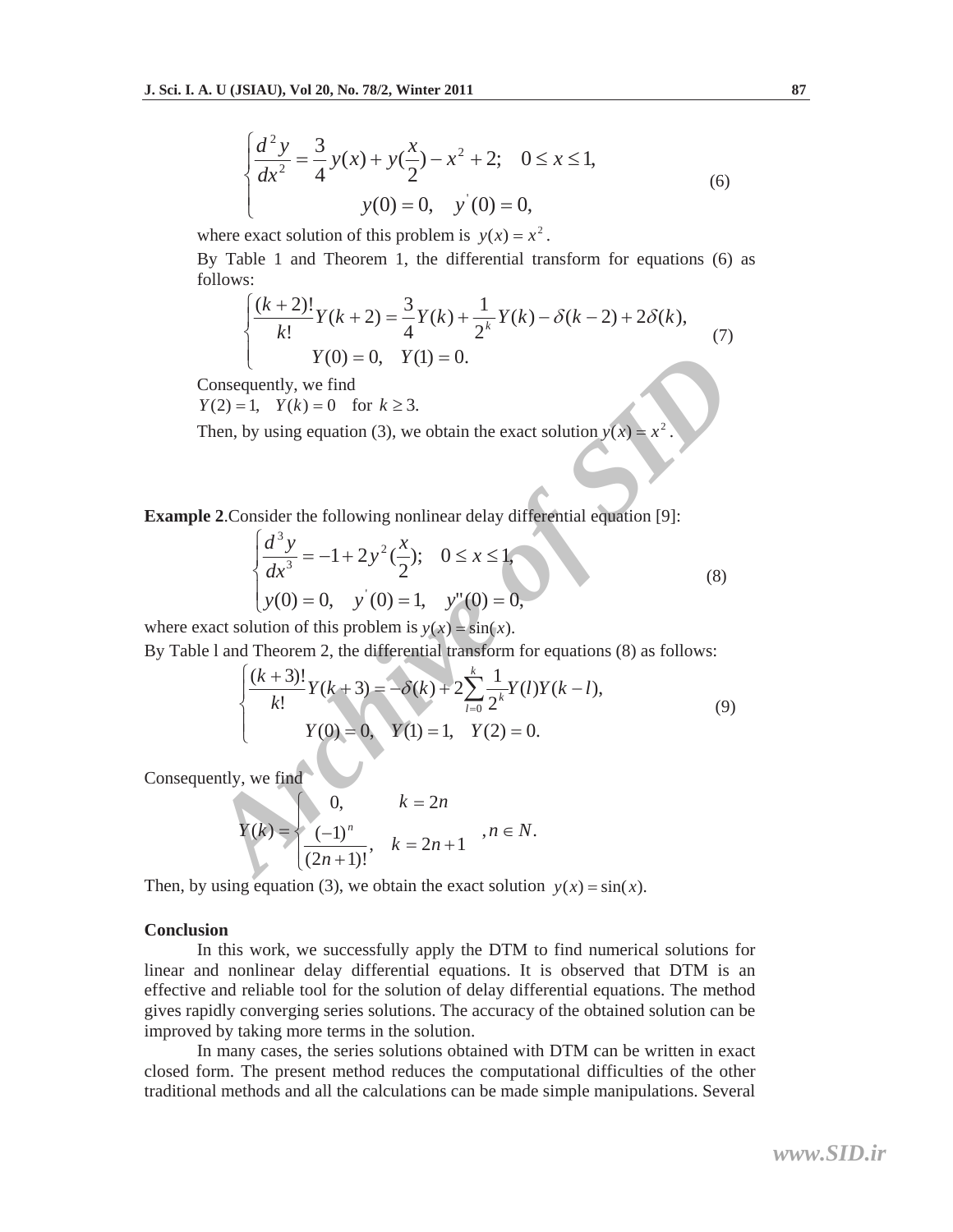examples were tested by applying the DTM and the results have shown remarkable performance.

#### **References:**

- 1. Arikoglu, A., and Ozkol, I., *Appl. Math. Comput*., **168**, 1145 (2005) .
- 2. Arikoglu, A., and Ozkol, I., *Appl. Math. Comput*., **173**(1), 126 (2006) .
- 3. Arikoglu, A., and Ozkol, I., *Appl. Math. Comput*., **174**, 1216 (2006) .
- 4. Arikoglu, A., and Ozkol, I., *Appl. Math. Comput*., **181**(1),153 (2006) .
- 5. Ayaz, F., *Appl. Math. Comput*., **152**, 649 (2004) .
- 6. Ayaz, F., *Appl. Math. Comput*., **147**, 547 (2004) .
- 7. Bildik, N., Konuralp, A., Bek, F., and Kucukarslan, S., *Appl. Math. Comput*., **127**, 551 (2006) .
- 8. Driver, R.D., *Ordinary and Delay Differential Equations*, Springer, Berlin (1977).
- 9. Evans, D.J., and Raslan, K.R., *Int. J. Comput. Math*., **82**, 49 (2005) .
- 10. Hale, J., *Theory of Functional Differential Equations*, Springer, Berlin (1977).
- 11. Hassan, I.H., *Chaos Solitons Fractals,* **36**(1), 53 (2008).

*Archive of SID*

- 12. Karakoc, F., and Bereketoglu, H., *Int. J. Comput. Math*., **86**, 914 (2009) .
- 13. Kurnaz, A., and Oturanc, G., *Int. J. Comput. Math*., **82**, 709 (2005) .
- 14. Liu, H., and Song, Y., *Appl. Math. Compu*t., **184**(2), 748 (2007) .
- 15. Zhou, J.K., *Differential Transformation and Its Applications for Electrical Circuits*, Huazhong University Press, China (1986).